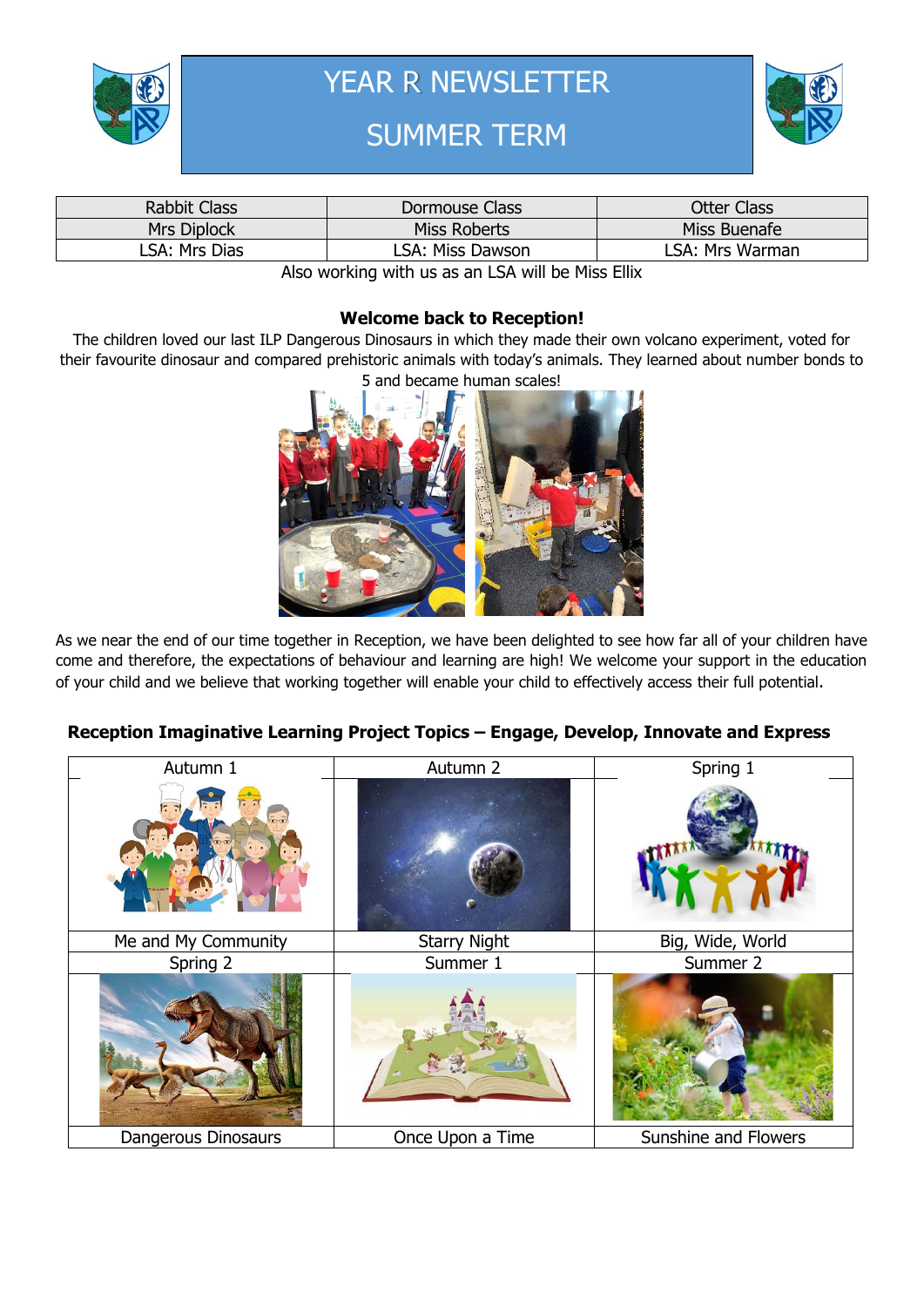

These are the books that we will be sharing over the year. If you are able to discuss the books with your child as we study them it would really support their learning. All books are available from book shops and local libraries.

| Autumn 1                                                          | Autumn 2                                                 | Spring 1                       | Spring 2                                                                  | Summer 1                 | Summer 2                                       |
|-------------------------------------------------------------------|----------------------------------------------------------|--------------------------------|---------------------------------------------------------------------------|--------------------------|------------------------------------------------|
| WHERE THE WILD THINGS ARE<br>STORY AND PICTURES BY MAURICE SENDAK | I AM HENRY FINCH<br>Alexis Deacon masses Viviane Schwarz | <b>SPIDE</b><br>Gerald McDermo | <b>PANTHONY BROWNE</b><br>WILLYTHE WIMP<br>$\Omega$<br><b>All Address</b> | ittle<br>Bethan Woolfvin | The Tiny<br>Seed                               |
| Where the Wild<br>Things Are                                      | Look Up!<br>I am Henry Finch                             | Anansi                         | Willy the Wimp                                                            | Little Red               | The Tiny Seed<br>The Extraordinary<br>Gardener |

For further information or queries, please check the school website or twitter accounts.

### Home Learning

- As the children prepare for Year 1 it is especially important that we share with you what they are learning in school and continue that learning journey at home, in real-life situations. We send out an activity per week per week which should be completed via the Seesaw app [https://app.seesaw.me](https://app.seesaw.me/)
- Reading books Please continue to read daily with your children, recording a comment in the Reading Record book about how your child has read each time. Once children are blending we assign e-reading books online using the e-Collins website. They should read this book to you and we will send a story book, for you to read and share with them.
- Wow vouchers Please continue to use the "Wow" vouchers whenever your child has achieved something new and significant for them at home, or learnt a new task. Simply respond to the Seesaw post and we can share these with the class.



 Please make sure that you have all signed up for Marvellous Me and look out for our messages as we enjoy celebrating your child's successes.

#### PE Days & PE Kits

PE will start in the first week of term and our PE day is Monday. **The expectation is that your child comes into school in their PE kit on those days**. Please ensure that your child removes their earrings, or they will not be able to take part as their safety and care is so important to us. Please ensure each item of your child's PE kit is labelled clearly with their name!

| continue that learning<br>al-life situations. We send<br>k per week which should<br>Seesaw app<br>se continue to read daily<br>cording a comment in the                                                                               | child comes into school in their PE kit on<br>those days. Please ensure that your child<br>removes their earrings, or they will not be able<br>to take part as their safety and care is so<br>important to us. Please ensure each item of your<br>child's PE kit is labelled clearly with their name! |                                                                                                                                                                                                                    |  |
|---------------------------------------------------------------------------------------------------------------------------------------------------------------------------------------------------------------------------------------|-------------------------------------------------------------------------------------------------------------------------------------------------------------------------------------------------------------------------------------------------------------------------------------------------------|--------------------------------------------------------------------------------------------------------------------------------------------------------------------------------------------------------------------|--|
| about how your child has<br>children are blending we                                                                                                                                                                                  | <b>Important Dates</b>                                                                                                                                                                                                                                                                                |                                                                                                                                                                                                                    |  |
| s online using the e-Collins<br>read this book to you and<br>book, for you to read and                                                                                                                                                | 2 <sup>nd</sup> May<br>4 <sup>th</sup> May<br>6 <sup>th</sup> May<br>18 <sup>th</sup> May<br>27 <sup>th</sup> May<br>6 <sup>th</sup> June                                                                                                                                                             | <b>Bank Holiday</b><br>EYFS & Y1 Puppet Show<br>MUFTI Day - School Funds<br><b>Class Photographs</b><br>Half term 3.15 finish<br>Children return to school                                                         |  |
| ase continue to use the<br>nenever your child<br>has<br>ew and significant for them<br>ew task. Simply respond to<br>e can share these with the<br>sure that you have all<br>us Me and look out for our<br>y celebrating your child's | 8 <sup>th</sup> June<br>24 <sup>th</sup> June<br>29th June<br>$1st$ July<br>4 <sup>th</sup> July<br>5 <sup>th</sup> July                                                                                                                                                                              | <b>EYFS Lookout Trip</b><br>Sports Day Reception -Y4<br>MUFTI Day - Y6 Fête<br><b>INSET Day</b><br><b>INSET Day</b><br>New to EYFS Induction and<br>Story time; Dormouse                                           |  |
|                                                                                                                                                                                                                                       | 6 <sup>th</sup> July<br>7 <sup>th</sup> July<br>7 <sup>th</sup> July<br>20 <sup>th</sup> July                                                                                                                                                                                                         | New to EYFS Induction and<br>Story time; Otter<br>New to EYFS Induction and<br>Story time; Rabbit<br><b>Information Evening for</b><br>parents who are new to<br>EYFS 6pm<br>Afternoon of Celebration<br>4.30-6.00 |  |
|                                                                                                                                                                                                                                       | 22 <sup>nd</sup> July                                                                                                                                                                                                                                                                                 | Children finish for Summer<br>2pm                                                                                                                                                                                  |  |
|                                                                                                                                                                                                                                       |                                                                                                                                                                                                                                                                                                       |                                                                                                                                                                                                                    |  |